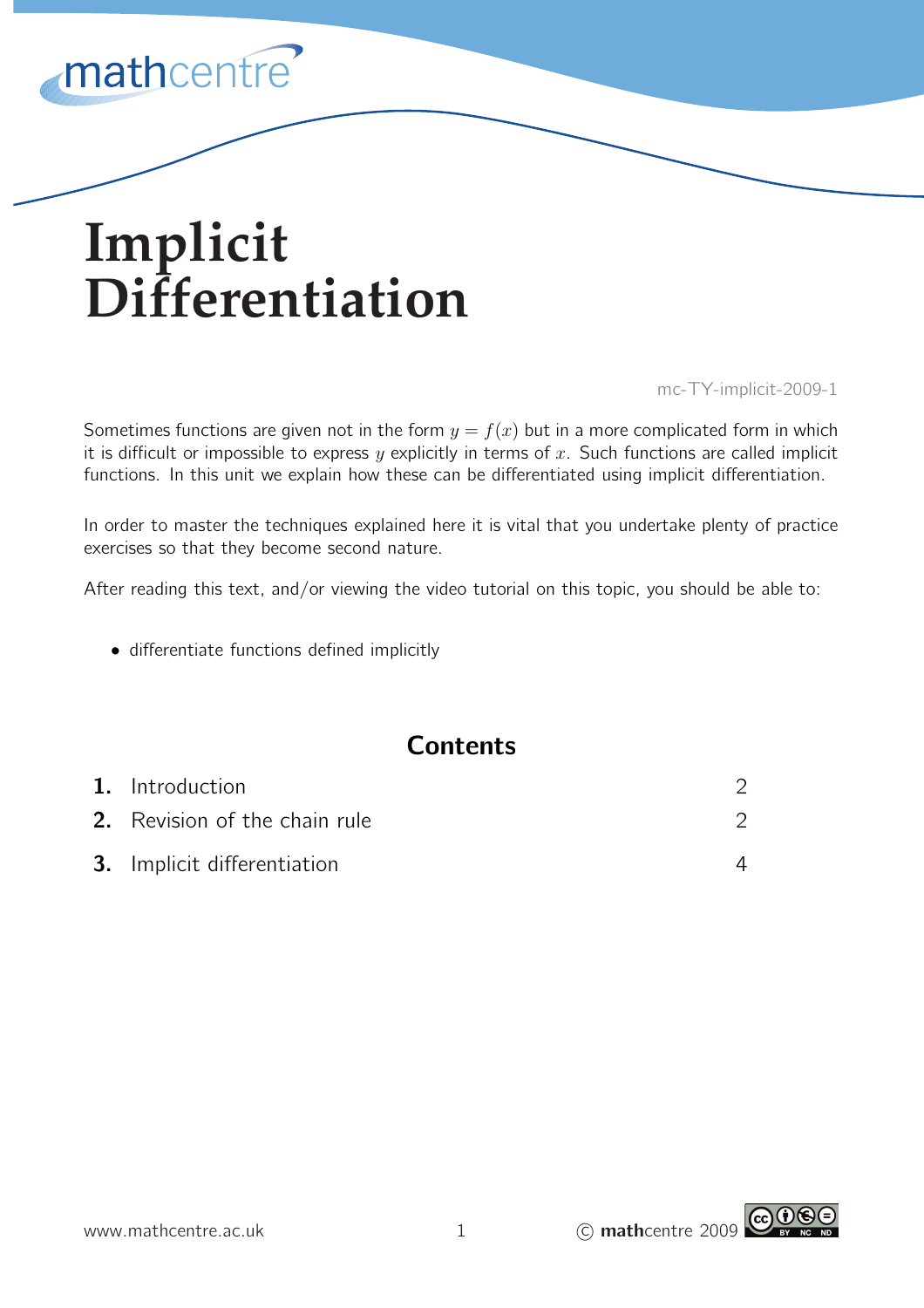# **1. Introduction**

In this unit we look at how we might differentiate functions of  $y$  with respect to  $x$ .

Consider an expression such as

$$
x^2 + y^2 - 4x + 5y - 8 = 0
$$

It would be quite difficult to re-arrange this so y was given explicitly as a function of x. We could perhaps, given values of  $x$ , use the expression to work out the values of  $y$  and thereby draw a graph. In general even if this is possible, it will be difficult.

A function given in this way is said to be defined **implicitly**. In this unit we study how to differentiate a function given in this form.

It will be necessary to use a rule known as the the chain rule or the rule for differentiating a function of a function. In this unit we will refer to it as the chain rule. There is a separate unit which covers this particular rule thoroughly, although we will revise it briefly here.

# **2. Revision of the chain rule**

We revise the chain rule by means of an example.

## Example

Suppose we wish to differentiate  $y=(5+2x)^{10}$  in order to calculate  $\frac{dy}{dx}$ .

We make a substitution and let  $u = 5 + 2x$  so that  $y = u^{10}$ . The chain rule states

$$
\frac{dy}{dx} = \frac{dy}{du} \times \frac{du}{dx}
$$

Now

$$
\text{if } y = u^{10} \quad \text{then} \quad \frac{dy}{du} = 10u^9
$$

and

if 
$$
u = 5 + 2x
$$
 then  $\frac{du}{dx} = 2$ 

hence

$$
\frac{dy}{dx} = \frac{dy}{du} \times \frac{du}{dx}
$$

$$
= 10u^9 \times 2
$$

$$
= 20u^9
$$

$$
= 20(5+2x)^9
$$

So we have used the chain rule in order to differentiate the function  $y = (5 + 2x)^{10}$ .

www.mathcentre.ac.uk 2 C mathcentre 2009

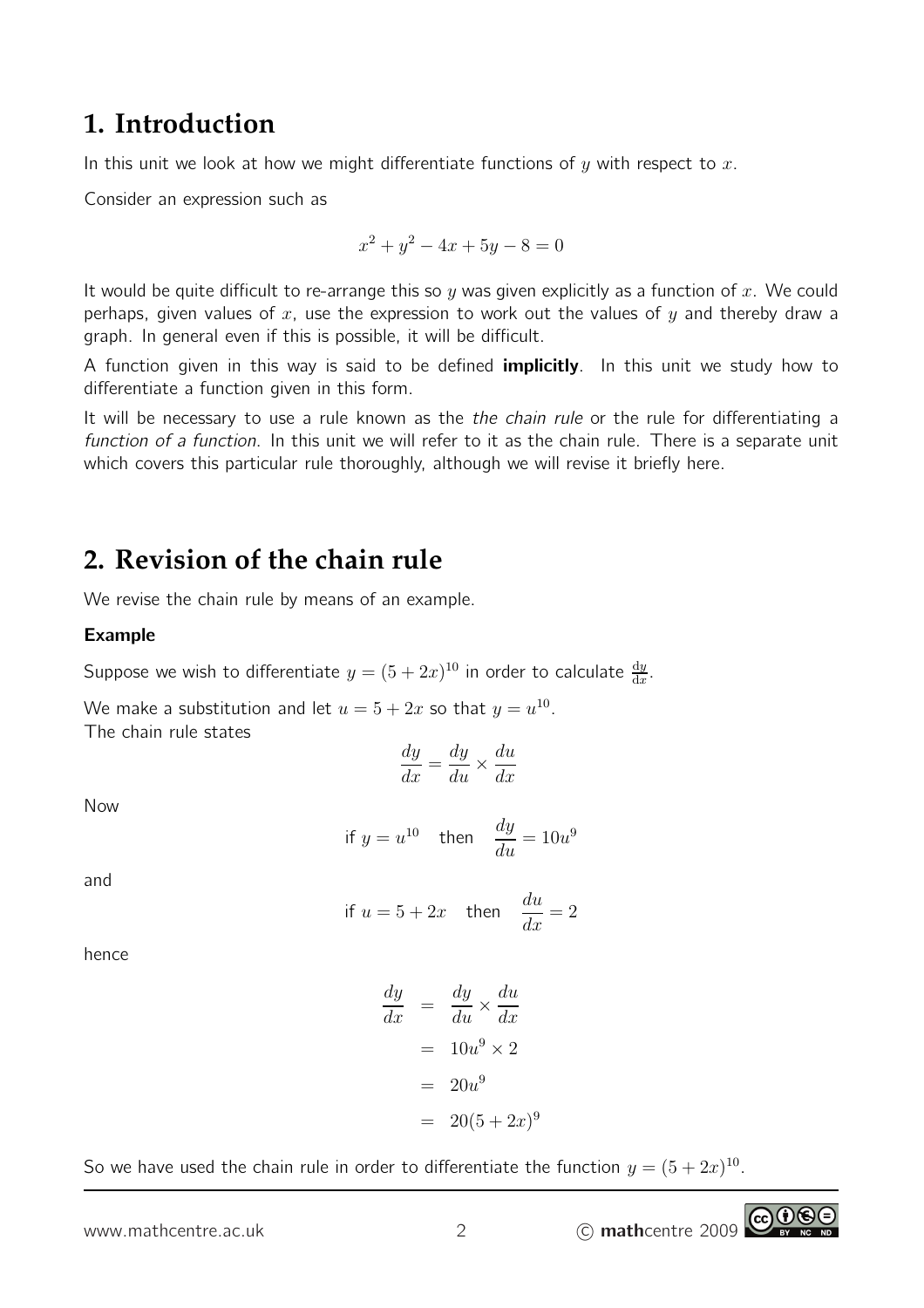In quoting the chain rule in the form  $\frac{dy}{dx}$  $\frac{dy}{dx} =$  $\frac{dy}{du} \times \frac{du}{dx}$  $\frac{du}{dx}$  note that we write y in terms of u, and u in terms of  $x$ . i.e.

$$
y = y(u) \qquad \text{and} \qquad u = u(x)
$$

We will need to work with different variables. Suppose we have  $z$  in terms of  $y$ , and  $y$  in terms of  $x$ , i.e.

$$
z = z(y) \qquad \text{and} \qquad y = y(x)
$$

The chain rule would then state:

$$
\frac{dz}{dx} = \frac{dz}{dy} \times \frac{dy}{dx}
$$

## Example

Suppose  $z=y^2$ . It follows that  $\frac{dz}{dy}=2y$ . Then using the chain rule

$$
\frac{dz}{dx} = \frac{dz}{dy} \times \frac{dy}{dx}
$$

$$
= 2y \times \frac{dy}{dx}
$$

$$
= 2y\frac{dy}{dx}
$$

Notice what we have just done. In order to differentiate  $y^2$  with respect to  $\bar{x}$  we have differentiated  $y^2$  with respect to  $y$ , and then multiplied by  $\frac{dy}{dx}$  $\frac{dy}{dx}$ , i.e.

$$
\frac{d}{dx}\left(y^2\right) = \frac{d}{dy}\left(y^2\right) \times \frac{dy}{dx}
$$

We can generalise this as follows:

to differentiate a function of y with respect to x, we differentiate with respect to y and then multiply by  $\frac{dy}{dx}$ .



We are now ready to do some implicit differentiation. Remember, every time we want to differentiate a function of y with respect to x, we differentiate with respect to y and then multiply by  $\frac{dy}{dx}$ .

www.mathcentre.ac.uk  $\frac{3}{3}$  © mathcentre 2009

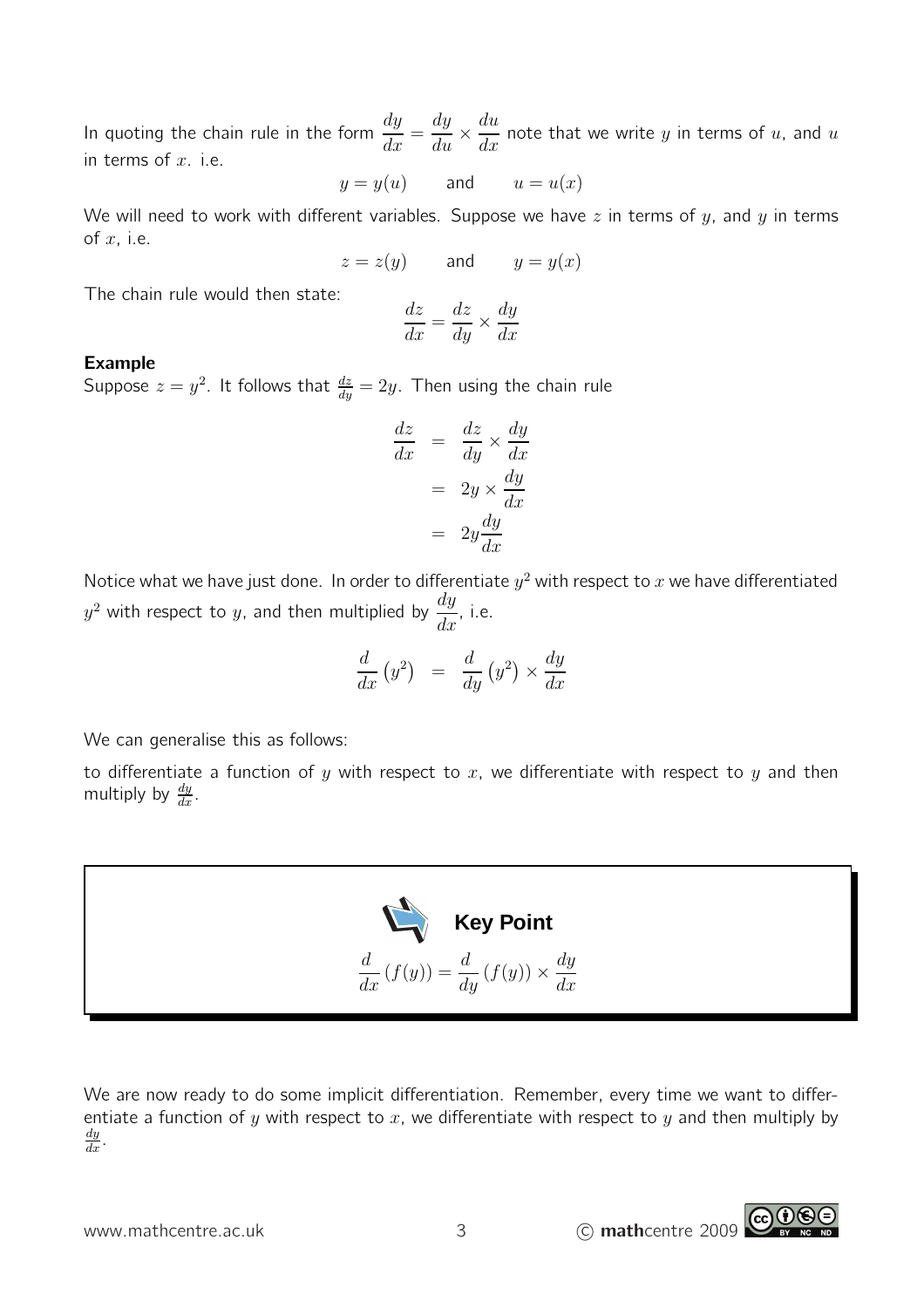# **3. Implicit differentiation**

# Example

Suppose we want to differentiate the implicit function

$$
y^2 + x^3 - y^3 + 6 = 3y
$$

with respect  $x$ .

We differentiate each term with respect to  $x$ :

$$
\frac{d}{dx}\left(y^2\right) + \frac{d}{dx}\left(x^3\right) - \frac{d}{dx}\left(y^3\right) + \frac{d}{dx}\left(6\right) = \frac{d}{dx}\left(3y\right)
$$

Differentiating functions of x with respect to x is straightforward. But when differentiating a function of y with respect to x we must remember the rule given in the previous keypoint. We find

$$
\frac{d}{dy}\left(y^2\right) \times \frac{dy}{dx} + 3x^2 - \frac{d}{dy}\left(y^3\right) \times \frac{dy}{dx} + 0 = \frac{d}{dy}\left(3y\right) \times \frac{dy}{dx}
$$

that is

$$
2y\frac{dy}{dx} + 3x^2 - 3y^2\frac{dy}{dx} = 3\frac{dy}{dx}
$$

We rearrange this to collect all terms involving  $\frac{dy}{dx}$  together.

$$
3x^2 = 3\frac{dy}{dx} - 2y\frac{dy}{dx} + 3y^2\frac{dy}{dx}
$$

then

$$
3x^2 = \left(3 - 2y + 3y^2\right)\frac{dy}{dx}
$$

so that, finally,

$$
\frac{dy}{dx} = \frac{3x^2}{3 - 2y + 3y^2}
$$

This is our expression for  $\frac{dy}{dx}$  $\frac{dy}{dx}$ .

### Example

Suppose we want to differentiate, with respect to  $x$ , the implicit function

$$
\sin y + x^2 y^3 - \cos x = 2y
$$

As before, we differentiate each term with respect to  $x$ .

$$
\frac{d}{dx}\left(\sin y\right) + \frac{d}{dx}\left(x^2y^3\right) - \frac{d}{dx}\left(\cos x\right) = \frac{d}{dx}\left(2y\right)
$$

Recognise that the second term is a product and we will need the product rule. We will also use the chain rule to differentiate the functions of  $y$ . We find

$$
\frac{d}{dy}\left(\sin y\right) \times \frac{dy}{dx} + \left\{x^2 \frac{d}{dx}\left(y^3\right) + y^3 \frac{d}{dx}\left(x^2\right)\right\} + \sin x = \frac{d}{dy}\left(2y\right) \times \frac{dy}{dx}
$$

so that

$$
\cos y \frac{dy}{dx} + \left\{ x^2 \frac{d}{dy} \left( y^3 \right) \frac{dy}{dx} + y^3 \cdot 2x \right\} + \sin x = 2 \frac{dy}{dx}
$$

www.mathcentre.ac.uk 14 C mathcentre 2009

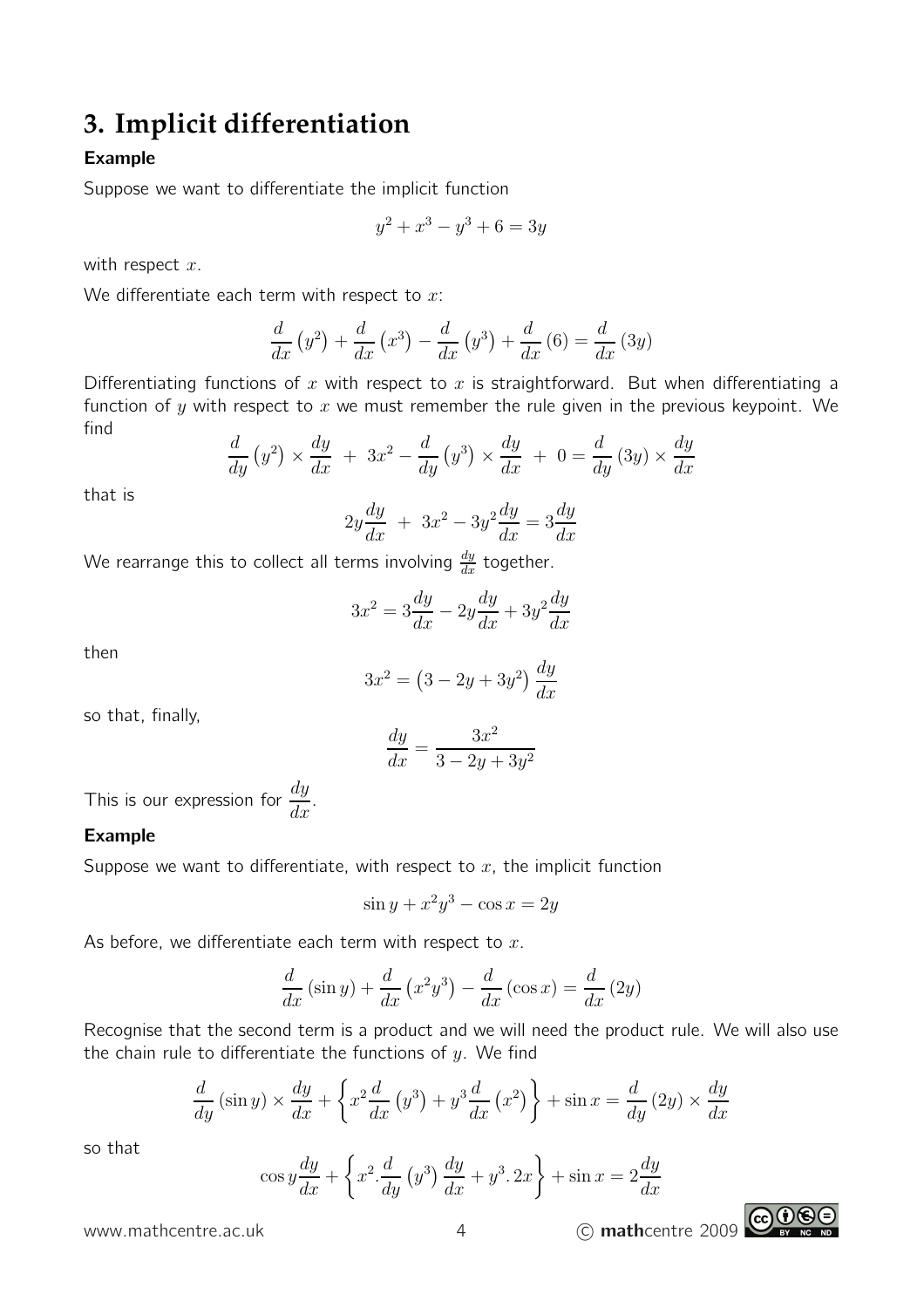Tidying this up gives

$$
\cos y \frac{dy}{dx} + x^2 3y^2 \frac{dy}{dx} + 2xy^3 + \sin x = 2\frac{dy}{dx}
$$

We now start to collect together terms involving  $\frac{dy}{dx}$ .

$$
2xy3 + \sin x = 2\frac{dy}{dx} - \cos y\frac{dy}{dx} - 3x2y2\frac{dy}{dx}
$$

$$
2xy3 + \sin x = (2 - \cos y - 3x2y2)\frac{dy}{dx}
$$

so that, finally

$$
\frac{dy}{dx} = \frac{2xy^3 + \sin x}{2 - \cos y - 3x^2y^2}
$$

We have deliberately included plenty of detail in this calculation. With practice you will be able to omit many of the intermediate stages. The following two examples show how you should aim to condense the solution.

### Example

Suppose we want to differentiate  $y^2+x^3-xy+\cos y=0$  to find  $\frac{dy}{dx}$ . The condensed solution may take the form:

$$
2y\frac{dy}{dx} + 3x^2 - \frac{d}{dx}(xy) - \sin y\frac{dy}{dx} = 0
$$
  

$$
(2y - \sin y)\frac{dy}{dx} + 3x^2 - \left\{x\frac{dy}{dx} + y.1\right\} = 0
$$
  

$$
(2y - \sin y - x)\frac{dy}{dx} + 3x^2 - y = 0
$$
  

$$
(2y - \sin y - x)\frac{dy}{dx} = y - 3x^2
$$

so that

$$
\frac{dy}{dx} = \frac{y - 3x^2}{2y - \sin y - x}
$$

#### Example

Suppose we want to differentiate

$$
y^3 - x\sin y + \frac{y^2}{x} = 8
$$

The solution is as follows:

$$
3y^{2}\frac{dy}{dx} - \left\{x\cos y \frac{dy}{dx} + \sin y \cdot 1\right\} + \frac{x \ 2y \frac{dy}{dx} - y^{2} \cdot 1}{x^{2}} = 0
$$